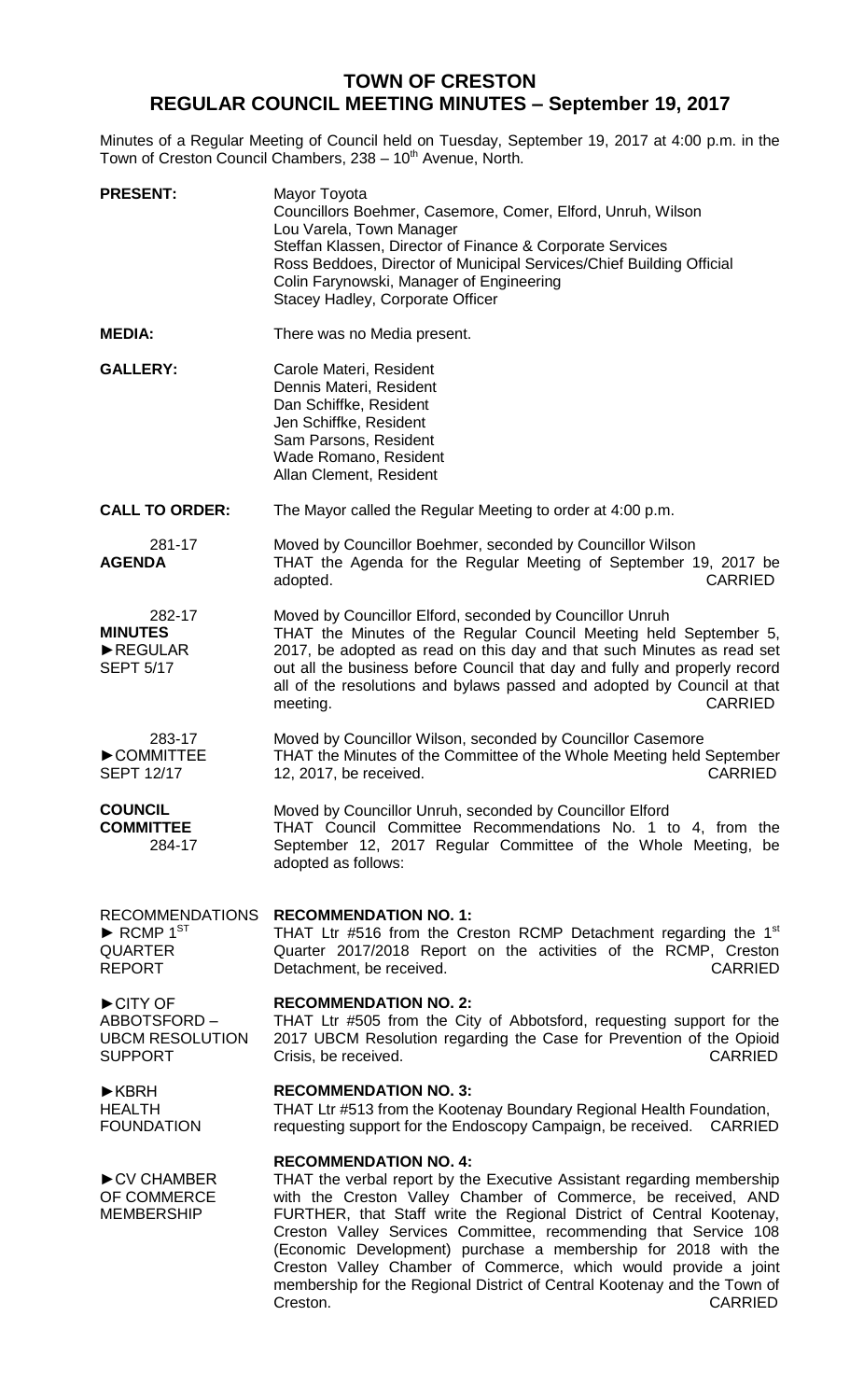| 285-17<br>REVITALIZATION<br><b>TAX EXEMPTION</b><br><b>APPLICATION</b>                    | Moved by Councillor Comer, seconded by Councillor Boehmer<br>THAT Ltr #424A from Vigna Holdings Ltd., being an application under the<br>Revitalization Tax Exemption Program, be received; THAT subject to the<br>fulfillment of the conditions and requirements for issuance set out in the<br>Revitalization Tax Exemption Agreement, part of Revitalization Tax<br>Exemption Bylaw No. 1821, that staff is authorized to issue a Revitalization<br>Tax Exemption Certificate to Vigna Holdings Ltd. for the property legally<br>described as Lot 1, District Lot 891, Kootenay District, Plan EPP51642,<br>PID: 029-575-931; AND FURTHER, THAT subject to the fulfilment of the<br>conditions and requirements for issuance set out in the Revitalization Tax<br>Exemption Agreement and in the Revitalization Tax Exemption Bylaw No.<br>1821, that staff is authorized to provide the Exemption Certificate entitling<br>Vigna Holdings Ltd. to a municipal property tax exemption with respect to<br>the property legally described as Lot 1, District Lot 891, Kootenay District,<br>Plan EPP51642, PID: 029-575-931, for the Calendar Years set out in the<br>Revitalization Tax Exemption Agreement.<br><b>CARRIED</b> |
|-------------------------------------------------------------------------------------------|---------------------------------------------------------------------------------------------------------------------------------------------------------------------------------------------------------------------------------------------------------------------------------------------------------------------------------------------------------------------------------------------------------------------------------------------------------------------------------------------------------------------------------------------------------------------------------------------------------------------------------------------------------------------------------------------------------------------------------------------------------------------------------------------------------------------------------------------------------------------------------------------------------------------------------------------------------------------------------------------------------------------------------------------------------------------------------------------------------------------------------------------------------------------------------------------------------------------------------|
| 286-17<br>UBCM COMMUNITY<br><b>TO COMMUNITY</b><br><b>FORUM'S</b>                         | Moved by Councillor Wilson, seconded by Councillor Boehmer<br>THAT Ltr #515 from the UBCM be received; AND FURTHER, THAT staff<br>is authorized to submit an application for funding under the Community to<br>Communities Forum Program, Fall 2017 intake.<br><b>CARRIED</b>                                                                                                                                                                                                                                                                                                                                                                                                                                                                                                                                                                                                                                                                                                                                                                                                                                                                                                                                                   |
| 287-17<br>BC MUNICIPAL<br><b>CLIMATE</b><br><b>LEADERSHIP</b><br><b>COUNCIL</b>           | Moved by Councillor Unruh, seconded by Councillor Boehmer<br>THAT Ltr #523 from the BC Municipal Climate Leadership Council<br>regarding the Climate Leadership Institute, be received.<br><b>CARRIED</b>                                                                                                                                                                                                                                                                                                                                                                                                                                                                                                                                                                                                                                                                                                                                                                                                                                                                                                                                                                                                                       |
| 288-17<br>RDCK-SEPTAGE<br><b>TREATMENT</b><br><b>FACILITY</b>                             | Moved by Councillor Boehmer, seconded by Councillor Casemore<br>THAT Ltr #525 from the Regional District of Central Kootenay regarding<br>the extension of a Memorandum of Understanding for the Septage<br>Treatment Facility, be received; AND FURTHER, THAT Council approve<br>an extension to the Septage Treatment Facility Memorandum of<br>Understanding between the Regional District of Central Kootenay and the<br>Town of Creston for an additional two (2) year term from July 1, 2017 to<br>June 30, 2019.<br><b>CARRIED</b>                                                                                                                                                                                                                                                                                                                                                                                                                                                                                                                                                                                                                                                                                       |
| 289-17<br>GREYHOUND<br><b>CANADA</b>                                                      | Moved by Councillor Wilson, seconded by Councillor Unruh<br>THAT Ltr #529 from Greyhound Canada, be received; AND FURTHER,<br>THAT staff write a letter to the British Columbia Passenger Transportation<br>Board stating concerns regarding route reductions and the impact to the<br>community, specifically as it relates to transportation for medical purposes<br>and during the holiday seasons.<br><b>CARRIED</b>                                                                                                                                                                                                                                                                                                                                                                                                                                                                                                                                                                                                                                                                                                                                                                                                        |
| 290-17<br>AIR CADETS - 904<br><b>KOOTENAI</b><br><b>SQADRON LEASE</b><br><b>AGREEMENT</b> | Moved by Councillor Unruh, seconded by Councillor Comer<br>THAT Ltr #534 from the Fire Chief, regarding the lease space to the Air<br>Cadets - 904 Kootenai Squadron, be received; THAT Council authorize<br>staff to enter into a lease agreement with the Air Cadets - 904 Kootenai<br>Squadron for the use of space at the Creston Fire Hall, legally described<br>as Parcel 6, Lot 4, Plan 693A, District Lot 525, Kootenay Land District,<br>located at 220 - 10 <sup>th</sup> Avenue, North, Creston for the purposes of holding<br>classroom exercises and equipment storage; and at 138-10 <sup>th</sup> Avenue N,<br>legally described as Parcel D (See DD 14521) of Block 4, District Lot 525,<br>Kootenay District, Plan 693A, for a two (2) year term, commencing<br>October 1, 2017 at a rental fee of \$1.00 per year; AND FURTHER, THAT<br>the lease agreement be renewable for a further two (2) year term, based<br>on the same terms and conditions, subject to mutual agreement by both<br>the Town of Creston and the Air Cadets - 904 Kootenai Squadron.<br><b>CARRIED</b>                                                                                                                                 |
| 291-17<br>COMMERCIAL<br><b>VEHICLE LICENSING</b><br>REPEAL BYLAW NO.<br>1335              | Moved by Councillor Elford, seconded by Councillor Boehmer<br>THAT Ltr #528 from the Director of Finance and Corporate Services<br>regarding the Commercial Vehicle Licensing Repeal Bylaw, be received;<br>AND FURTHER, THAT Council consider three readings to Commercial<br>Vehicle Licensing Repeal Bylaw No. 1857, 2017 at the September 19,                                                                                                                                                                                                                                                                                                                                                                                                                                                                                                                                                                                                                                                                                                                                                                                                                                                                               |

2017 Regular Council Meeting. The CARRIED CARRIED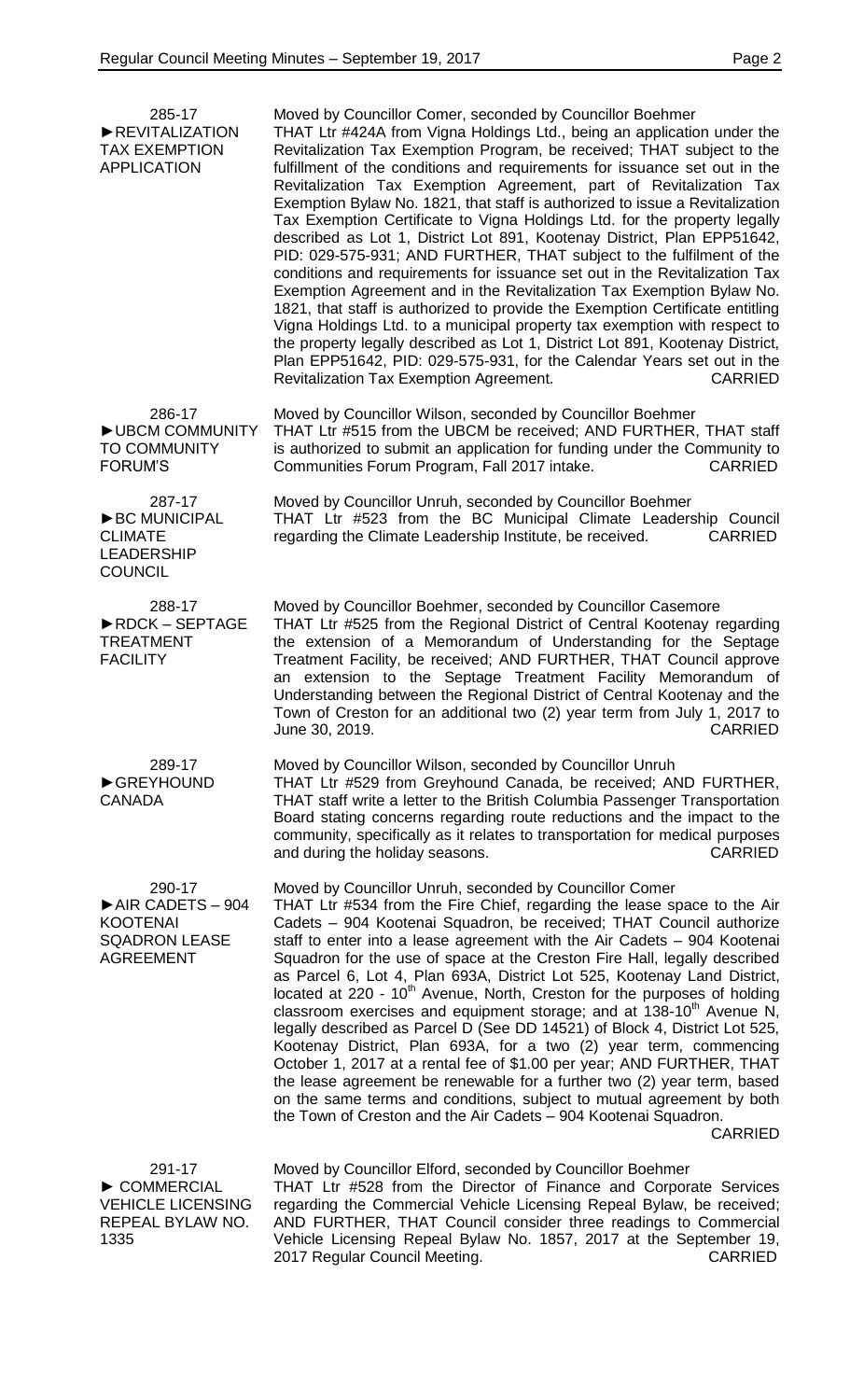►DVP #04/17 225-25<sup>th</sup> AVENUE

**SOUTH** 

| 292-17<br><b>BORROWING</b><br>BYLAW NO. 1861              | Moved by Councillor Unruh, seconded by Councillor Casemore<br>THAT Ltr #535 from Director of Finance and Corporate Services regarding<br>a proposed Borrowing Bylaw for the borrowing of a new Protective<br>Services Facility, be received; AND FURTHER, THAT Council consider<br>three readings to Borrowing Bylaw No. 1861, 2017 at the September 19,<br>2017 Regular Council Meeting.<br><b>CARRIED</b>                                                                                                                                                                                                                                                                                                                                                                                                                                                                                                                                                                                                                                                                                 |
|-----------------------------------------------------------|---------------------------------------------------------------------------------------------------------------------------------------------------------------------------------------------------------------------------------------------------------------------------------------------------------------------------------------------------------------------------------------------------------------------------------------------------------------------------------------------------------------------------------------------------------------------------------------------------------------------------------------------------------------------------------------------------------------------------------------------------------------------------------------------------------------------------------------------------------------------------------------------------------------------------------------------------------------------------------------------------------------------------------------------------------------------------------------------|
| $\triangleright$ DVP #03/17<br>416 DEVON STREET           | The Director of Municipal Services presented Development Variance<br>Permit application for DVP #03/17 for 416 Devon Street to Council and<br>proceeded with the hearing for the Permit, as follows:                                                                                                                                                                                                                                                                                                                                                                                                                                                                                                                                                                                                                                                                                                                                                                                                                                                                                        |
|                                                           | Development Variance Permit DVP-#03/17 Hearing:<br>a) The Town of Creston has received an application for a<br>Development Variance Permit from Wade Leroy Romano and<br>Tamara Kathleen Mary Romano (the owners) to vary Zoning<br>Bylaw. 1123, Zone HSC, Highway Service Commercial, Section<br>2.3. Minimum Setbacks, "Rear lot line setback of 4.5 metres" to<br>"Rear lot line setback of 3.5 metres", subject to all legal<br>requirements, to allow for the construction of a 3 metre sun deck<br>on the north side (rear) of the existing structure, on the property<br>legally described as Parcel 1 (See 116203-I), Block B, District Lot<br>892, Kootenay District, Plan 2307, except part included in Plan<br>NEP22112, and located at 416 Devon Street.<br>b) 13 Notices were mailed on Friday, September 8, 2017.<br>c) No written or verbal submissions were received by staff at Town<br>Hall.<br>d) Are there any comments from the public?<br>There were no comments from members of the Gallery.<br>e) Council has the option to either deny or approve the application. |
| 293-17<br>$\triangleright$ DVP #03/17<br>416 DEVON STREET | Moved by Councillor Wilson, seconded by Councillor Unruh<br>THAT Council authorizes the issuance of Development Variance<br>Permit DVP-#03/17 to Wade Leroy Romano and Tamara Kathleen<br>Mary Romano (the owners) to vary Zoning Bylaw. 1123, Zone<br>HSC, Highway Service Commercial, Section 2.3. Minimum<br>Setbacks, "Rear lot line setback of 4.5 metres" to "Rear lot line<br>setback of 3.5 metres", subject to all legal requirements, to allow<br>for the construction of a 3 metre sun deck on the north side (rear)<br>of the existing structure, on the property legally located as Parcel 1<br>(See 116203-I), Block B, District Lot 892, Kootenay District, Plan                                                                                                                                                                                                                                                                                                                                                                                                             |

process the said Permit. The same state of the same state of the same state of the same state of the same state of the same state of the same state of the same state of the same state of the state of the state of the state OPPOSED: Councillors Boehmer, Elford, Casemore

The Director of Municipal Services presented Development Variance Permit application for DVP #04/17 for  $225 - 25<sup>th</sup>$  Avenue South to Council and proceeded with the hearing for the Permit, as follows:

2307, except part included in Plan NEP22112, and located at 416 Devon Street; AND FURTHER, that Administration is directed to

Development Variance Permit DVP #04/17 Hearing:

- a) The Town of Creston has received an application for a Development Variance Permit from Daniel Paul Schiffke and Jennifer Christine Schiffke (the owners) to vary Zoning Bylaw No. 1123, Zone R-1, Single Family, Section 2.3.i) Minimum Setbacks, *"Principal Buildings, rear lot line setback of 6.1 metres"* to *"Principal Buildings, rear lot line setback of 0.914 metres",* subject to all legal requirements, to allow for the conversion of an existing *Accessory Building* (Garage) into an expansion of the *Principal Building* (House), on the property legally described as Lot 2, District Lot 891, Kootenay District, Plan 2755, and located at  $225 - 25^{th}$ Avenue South.
- b) 31 Notices were mailed on Friday, September 8, 2017.
- c) No written or verbal submissions were received by staff at Town Hall.
- d) Are there any comments from the public?
	- Members of the Gallery held discussions regarding the proposed structure, the side yard setback, concerns of noise and the purpose for the application.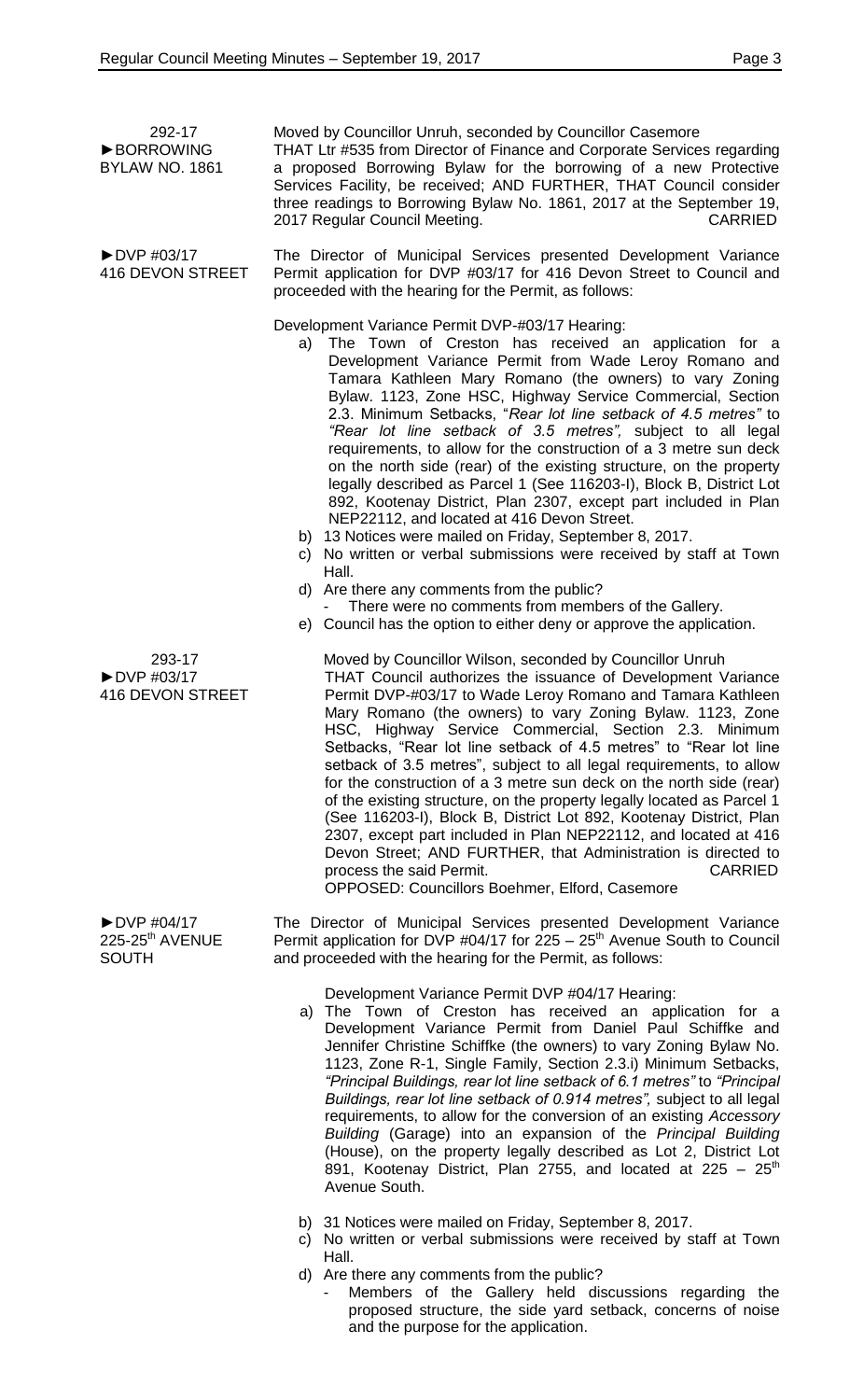- 294-17 ►DVP #04/17  $225-25^{\text{th}}$  AVENUE **SOUTH** Dan Schiffke advised that the purpose is to provide their children with separate bedrooms. Carole and Dennis Materi of 223-25<sup>th</sup> Avenue South noted their opposition to the application. e) Council has the option to either deny or approve the application. Moved by Councillor Wilson, seconded by Councillor Unruh THAT Council authorizes the issuance of Development Variance Permit DVP #04/17 to Daniel Paul Schiffke and Jennifer Christine Schiffke (the owners) to vary Zoning Bylaw No. 1123, Zone R-1, Single Family, Section 2.3.i) Minimum Setbacks, *"Principal Buildings, rear lot line setback of 6.1 metres"* to *"Principal Buildings, rear lot line setback of 0.914 metres",* subject to all legal requirements, to allow for the conversion of an existing *Accessory Building* (Garage) into an expansion of the *Principal Building* (House), on the property legally described as Lot 2, District Lot 891, Kootenay District, Plan 2755, and located at  $225 - 25<sup>th</sup>$  Avenue South, subject to the following conditions: 1) That the thickness of the West wall of the existing garage be increased to 8" (nominal) with the cavities between the studs filled with sound absorption insulation; and 2) That no windows be permitted along the West wall of the renovated space; and further, THAT Administration is directed to process the said Permit. CARRIED **BYLAWS** 295-17 ►BYLAW NO. 1860  $(1^{ST}$  &  $2^{ND}$  RDGS) Moved by Councillor Boehmer, seconded by Councillor Comer THAT Revitalization Tax Exemption Program Bylaw No. 1860, 2017, be read a first time by title, second time by content. CARRIED 296-17 ►BYLAW NO. 1860  $(3^{RD}$  RDG) Moved by Councillor Elford, seconded by Councillor Casemore THAT Revitalization Tax Exemption Program Bylaw No. 1860, 2017, be read a third time. CARRIED 297-17 ►BYLAW NO. 1857  $(1^{ST}$  &  $2^{ND}$  RDGS) Moved by Councillor Boehmer, seconded by Councillor Comer THAT Commercial Vehicle Licensing Repeal Bylaw No. 1857, 2017, be read a first time by title, second time by content. CARRIED 298-17 ►BYLAW NO. 1857  $(3^{RD}$  RDG) Moved by Councillor Wilson, seconded by Councillor Unruh THAT Commercial Vehicle Licensing Repeal Bylaw No. 1857, 2017, be read a third time. CARRIED 299-17 ►BYLAW NO. 1861  $(1^{ST}$  &  $2^{ND}$  RDGS) Moved by Councillor Boehmer, seconded by Councillor Comer THAT Borrowing Bylaw No. 1861, 2017, be read a first time by title, second time by content. The content of the content of the content of the case of the content of the content of the content of the content of the content of the content of the content of the content of the content of the co 300-17 ►BYLAW NO. 1861  $(3^{RD}$  RDG) **NEW BUSINESS** 301-17 ►FIELDS FORWARD MOBILE PRESS Moved by Councillor Boehmer, seconded by Councillor Comer THAT Borrowing Bylaw No. 1861, 2017, be read a third time. CARRIED Councillor Comer left the room at 4:40 p.m. declaring a conflict of interest with respect to the following item, as she is the Fields Forward, Coordinator. Moved by Councillor Unruh, seconded by Councillor Wilson THAT Ltr #548 from Kootenay Employment Services, be received; AND FURTHER, THAT Council approves the issuance of a Licence of Occupation to Kootenay Employment Services for a request for a Press Fest event on October 7, 2017, to be located in the Cook Street parking lot, if Spirit Square is not used for the event, subject to the operational needs of Kootenay Employment Services for the event. CARRIED Councillor Comer returned to the meeting at 4:45 p.m. **REPORTS OF REPS.** ►CLR BOEHMER Councillor Boehmer reported on his attendance at the Creston Valley Fall Fair.
- ►CLR CASEMORE Councillor Casemore No Report.